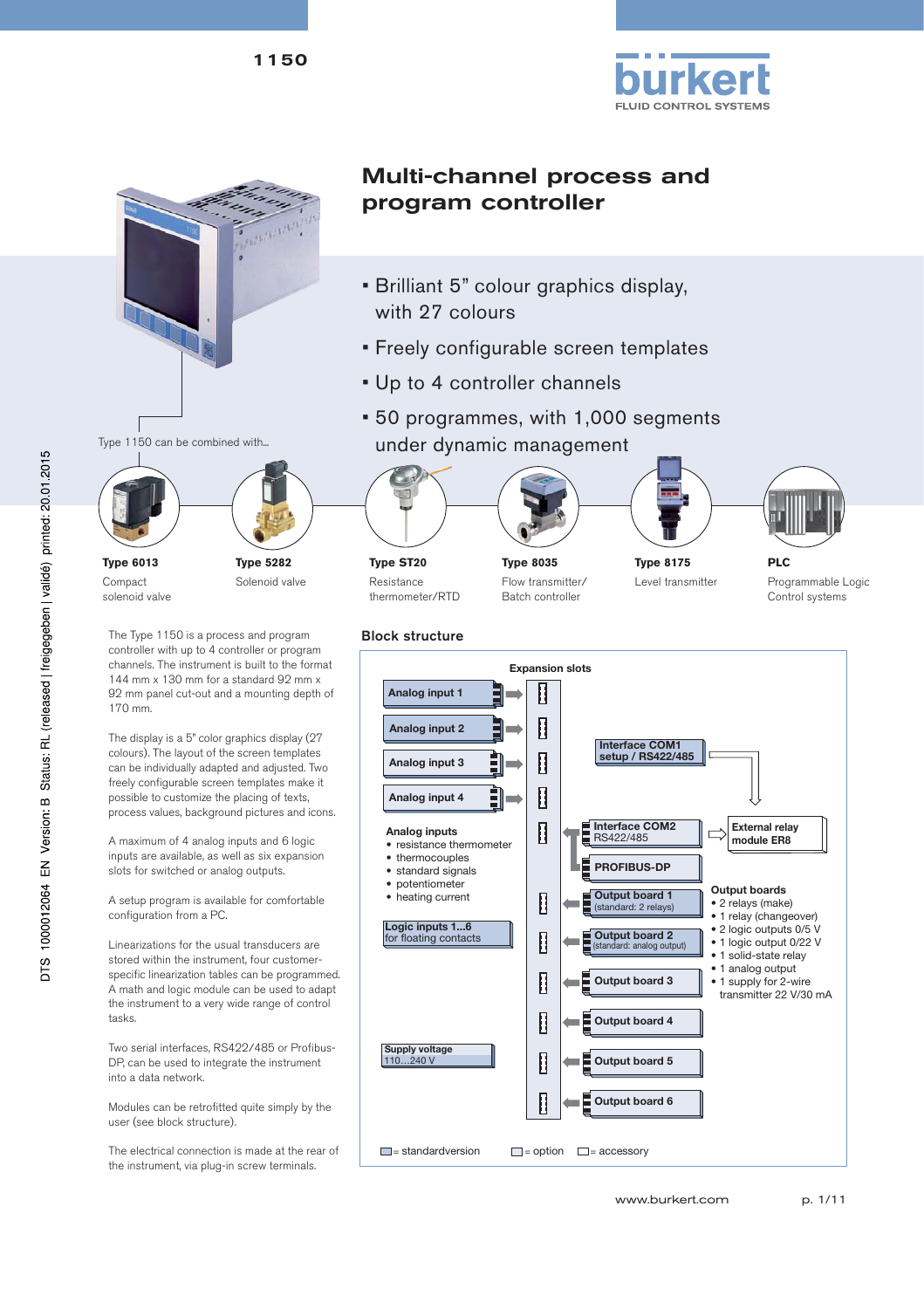

#### Displays and controls



#### **Operating concept**



The operation, configuration and displays are organized in a structural arrangement in the screen templates. The insertion of the (variable) softkey functions in the lower section of the screen keeps the user continually informed about the operating options. The instrument is configured through the well-established level structure (operating, parameter and configuration levels). A customer-specific arrangement of those parameters that

frequently have to be altered (user level) can also be implemented by using the setup program.

A wide variety of process values and status displays (e.g. switching states of the limit comparators) are visualized clearly and in detail. Operating states and alarms are indicated by definable texts and icons in a reserved area of the screen. Unused screen templates can be switched out of the display.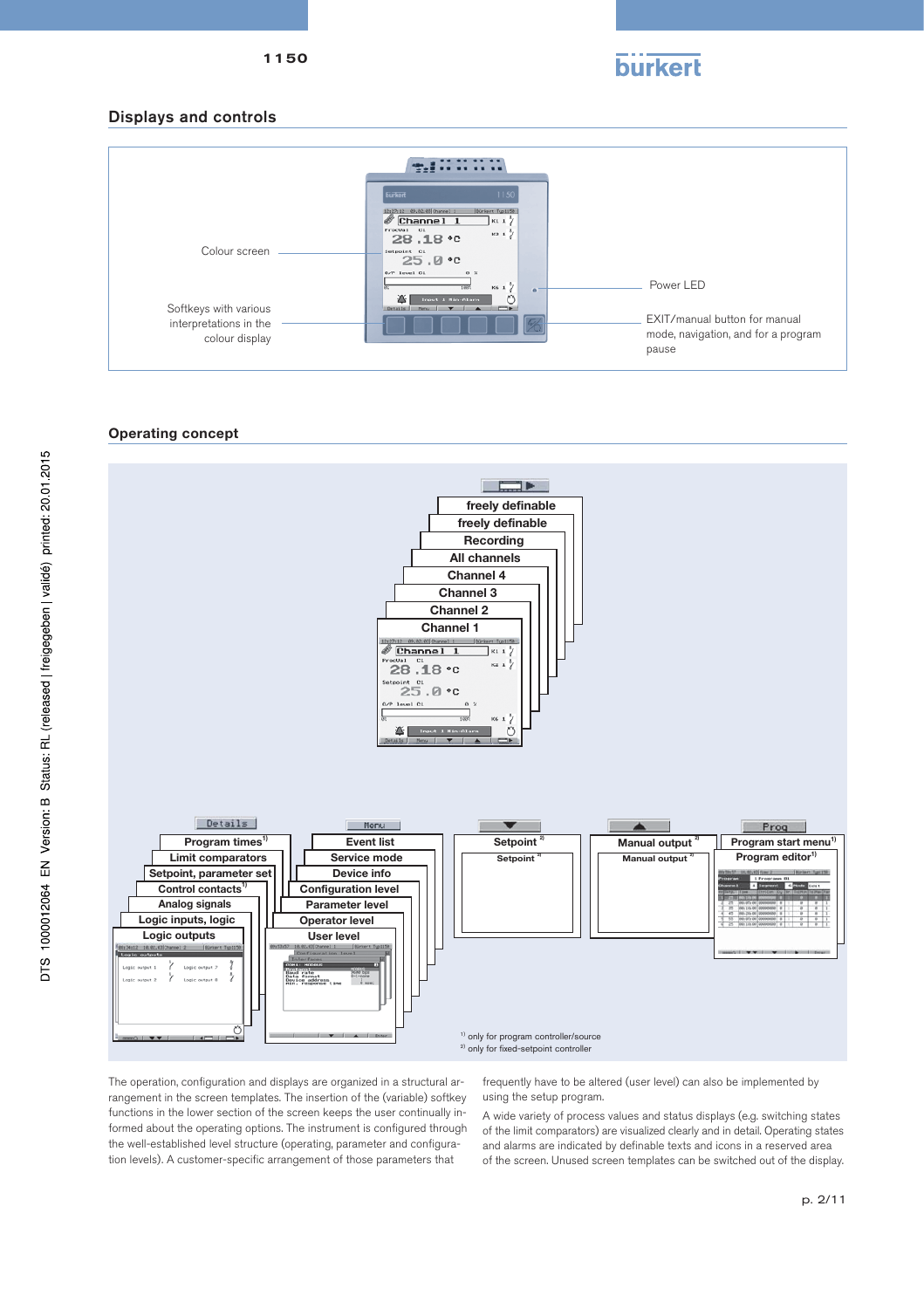

# Operating concept

# **Recording1)**

| +78.168% | +274.00%   | $+37.953%$ |          | $+38.000%$ |                            |
|----------|------------|------------|----------|------------|----------------------------|
|          |            |            |          |            | $+100.00$<br>Analog        |
|          |            |            |          |            | 1h/R.                      |
|          |            |            |          |            |                            |
|          |            |            |          |            |                            |
|          |            |            |          |            | +70.000                    |
| 07:49:00 | A8: 49: AR | A9:5A: AR  | 10:50:00 |            |                            |
| ī        |            | ī          |          |            | Regler1<br>Binar 2<br>LK 4 |

The recording function is used to create a graphical representation of the development of process values. This can be used to observe and optimize control processes.

#### Features:

- free choice of signals for 4 analog channels and 3 logic channels
- memory storage cycle 60–3600 measurements per hour
- ring memory for 43,200 measurements, this memory is overwritten after 24 hrs.
- readout of data via the interface

#### **Self-optimization**

Standard features include self-optimization, making it possible for the controller to be matched to the control loop by a user who is not a control-technology expert. This functions by evaluating the response of the control loop to specific changes in the manipulating variable. Either an oscillatory method or a step-test response

#### can be selected. The controller parameters that are calculated are: proportional band, reset time, derivative time, filter time constant, and cycle time.

#### **Ramp function**

| W<br>present<br>setpoint<br>t0                                                                                                                                         | W<br>present<br>setpoint<br>$10$                                                                                                                                                                                                                                                                                                           | In a fixed-setpoint controller, the ramp function enables<br>a defined run-up of the process value from tO until it<br>reaches the given setpoint value.<br>The rate of change is defined as a gradient (°C/min,<br>°C/hour or °C/day). When the setpoint changes, this<br>function is activated in the rising or falling direction.<br>The ramp function can be activated individually for each<br>channel. |
|------------------------------------------------------------------------------------------------------------------------------------------------------------------------|--------------------------------------------------------------------------------------------------------------------------------------------------------------------------------------------------------------------------------------------------------------------------------------------------------------------------------------------|--------------------------------------------------------------------------------------------------------------------------------------------------------------------------------------------------------------------------------------------------------------------------------------------------------------------------------------------------------------------------------------------------------------|
| <b>Customer-specific</b><br>linearization                                                                                                                              | In addition to the linearizations for the usual transducers,<br>up to four customer-specific linearizations can be<br>created.                                                                                                                                                                                                             | The programming is carried out in the setup program, in<br>the form of a table of values or a formula.                                                                                                                                                                                                                                                                                                       |
| Configurable<br>screen templates                                                                                                                                       | Two freely configurable screen templates are available<br>for arrangement into user specific layouts. Using the<br>accessory setup program, representations of process<br>values and graphics are selected from a library and                                                                                                              | assembled into the screen template in a graphics editor.<br>Some graphical elements can also be incorporated.                                                                                                                                                                                                                                                                                                |
| Configurable<br>texts                                                                                                                                                  | The accessory setup program can be used to define<br>up to 100 texts for use as messages and representa-<br>tions in the screen templates. Furthermore, all instru-                                                                                                                                                                        | ment texts can be changed or translated into other<br>languages.                                                                                                                                                                                                                                                                                                                                             |
| <b>Event list</b>                                                                                                                                                      | Important events, such as alarm messages, external<br>texts or system messages, are collected together in an<br>event list.                                                                                                                                                                                                                |                                                                                                                                                                                                                                                                                                                                                                                                              |
| <b>User level</b>                                                                                                                                                      | Parameters which frequently have to be changed by<br>the user can be collected together and displayed in the                                                                                                                                                                                                                               | screen template "User level" (only through the setup<br>program).                                                                                                                                                                                                                                                                                                                                            |
| <b>Math and logic</b><br>module <sup>1</sup>                                                                                                                           | The math module makes it possible to combine values<br>such as setpoints, output levels and measurements into<br>a mathematical formula. The logic module can be used<br>to make a logical combination of such elements as<br>logic inputs and limit comparator states. Up to 8 math<br>or logic formulae can be entered through the setup | program, and the results of the calculations can be pre-<br>sented at the outputs or used for internal purposes.                                                                                                                                                                                                                                                                                             |
| Controllers for difference, ratio, and humidity can be<br>Difference, ratio,<br>achieved through standard formulae that have been<br>and humidity control<br>included. |                                                                                                                                                                                                                                                                                                                                            |                                                                                                                                                                                                                                                                                                                                                                                                              |
| Cascade controller                                                                                                                                                     | Demanding control tasks can be handled by configuring<br>the instrument as a cascade or trimmer cascade con-<br>troller. Four controller                                                                                                                                                                                                   | channels can be used to implement two cascade con-<br>trollers.                                                                                                                                                                                                                                                                                                                                              |
| C-level controller <sup>1)</sup>                                                                                                                                       | The instrument can be used as a C-level con-troller, to<br>regulate the level of carbon in the atmosphere of a gas<br>coking furnace.                                                                                                                                                                                                      | The sensing device in this case is a zircon dioxide<br>probe.                                                                                                                                                                                                                                                                                                                                                |
| <sup>1)</sup> Option                                                                                                                                                   |                                                                                                                                                                                                                                                                                                                                            |                                                                                                                                                                                                                                                                                                                                                                                                              |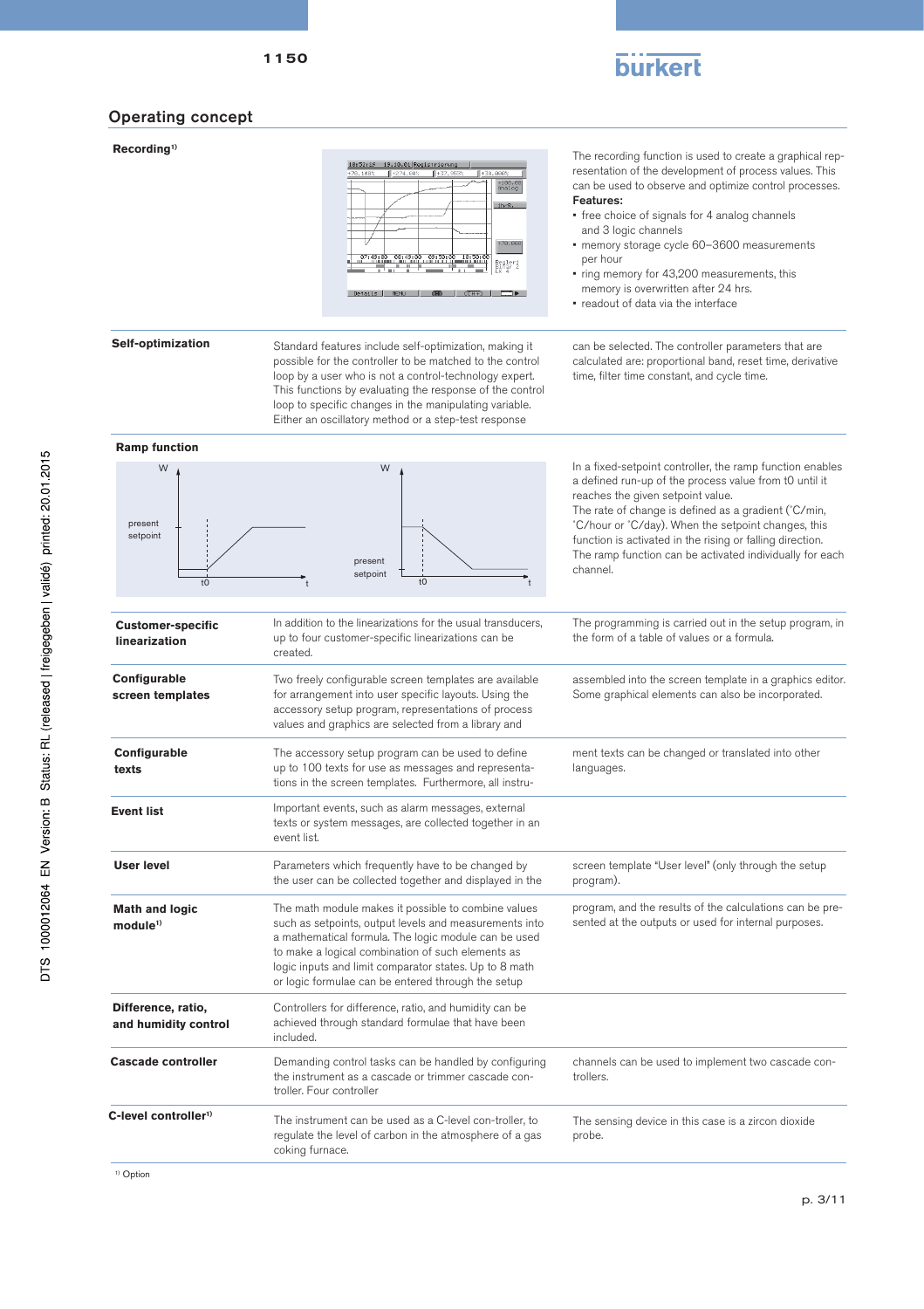# Explanations/functions

#### Logic functions

- Start/stop of self-optimization
- Change to manual mode
- Inhibit manual mode
- Ramp stop/OFF
- Setpoint changeover
- Process value changeover
- Parameter set switching
- Key/level inhibit
- Text display
- Screen saving

#### Functions of the outputs

- Analog input variables
- Math
- Process value
- Setpoint
- Ramp end value
- Control deviation
- Output level
- Cascade output level
- Program end value
- Residual segment time
- Segment time
- Screen switching
- Acknowledge limit comparators
- Program start/stop/cancel
- Inhibit program start
- Program selection
- Fast forwards
- Segment change
- 

The logic functions can be combined with one another.

- Program time
- Residual program time
- Controller outputs
- Limit comparators
- Control contacts
- Logic inputs
- Logic
- Program end
- Ramp end
- Manual mode signal

#### Program controller

Control contact 1

 $=$  Step  $=$  Ramp

 $W_{\text{M22}}$ 

A1 ta2 i ta3 i ta4 i ta5

 $\vdots$ 

t  $W_{\mathbf{A}}$ 

Segment 1

Program channel 1

ON **OFF** 

w



WA4

W05

Segment 4, Segment 5

 $\frac{t_{A5}}{t_{A5}}$  ........

t

Program channels are made up from a sequence of segments containing defined segment setpoints. The individual segment setpoints can optionally be linked to ramp or step functions.

The state of the 8 control contacts can be influenced by each segment. In addition, one of two programmable parameter sets and an upper and lower limit (tolerance band) for monitoring the process value can be assigned to each segment.

Endless loops can be implemented by programming repeated cycles.

Segments are defined by the segment setpoint and the segment time.

gram channels. The program channels run synchronously, and can each contain up to 100 segments. A total of 1000 segments can thus be programmed. synchronously.

program.

Furthermore, 8 control contacts can be programmed and

50 programs can be created, with a maximum of 4 pro-

assigned to the program channels. These are also run

The start of a program can be initiated manually, by pressing a key on the instrument (or an external button), or through the programming of the start conditions. The start time can be determined either by defining a start delay or by programming a date and time. A weekly program can also be entered into the instrument, through the setup

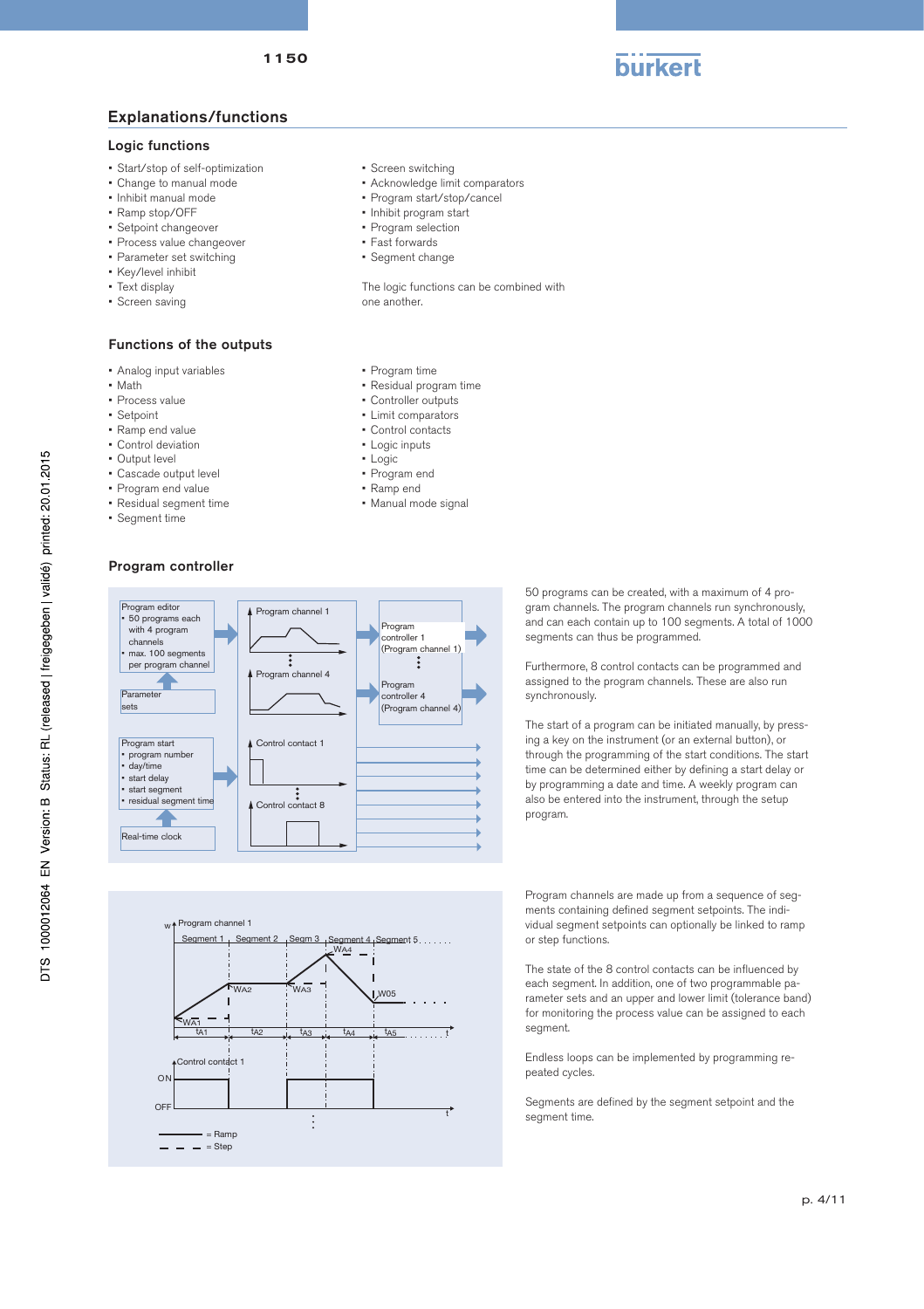

# Explanations/functions

### Program editor



| when this church was hintly<br>The 14 Statester Edge Video Mt.<br>미래 여 분이 아니 이 지역에 이 일이 되었다. |                         | <b>DELIVEER</b><br>ALC U |
|----------------------------------------------------------------------------------------------|-------------------------|--------------------------|
| 18 Four Le R<br><b>Nicked</b>                                                                | All . File info header: |                          |
| <b>United</b><br><b><i><u>Senatora lugendos</u></i></b>                                      | - Handyara              |                          |
| Le d'anyon<br><b>Santa</b>                                                                   | · List of pictures:     |                          |
| <b><i><u>Interdience</u></i></b><br>ducks at.<br><b>Marketin</b>                             | - Display:              |                          |
| min<br><b><i><u>Extended</u></i></b><br><b>José a cur</b>                                    | · Controller pics.:     |                          |
| <b>Links</b><br><b>Installation</b>                                                          | · Collective pic.:      |                          |
| <b><i><u>Information</u></i></b><br><b>Transit</b><br><b>Leak System</b>                     | · Recording             |                          |
| <b>Bull / Link</b><br><b>Calculation</b>                                                     | · Custom pics.:         |                          |
| <b>Send Artist</b><br>Text & Adv<br>in the Parameters'                                       | · Analog inputs:        |                          |
| <b><i>Contractor construction</i></b><br><b>ALCO COMMERCIAL</b><br><b>Chairs</b>             | · Controller            |                          |
| in the line of<br><b>Laborations</b>                                                         | · Generator:            |                          |
| <b>Genet Artist</b><br>i.<br><b>Target</b>                                                   | · Limit comparators:    |                          |
| <b>Collacion Advisorments</b><br><b>Seattle Seat</b>                                         | · Outputs:              |                          |
| <b>Ni Provinc</b><br>Registered 1                                                            | - Logic functions:      |                          |
| <b>Nummerhand 7</b><br><b>Real and America</b><br><b>Business Executive</b>                  | · Math / Logic:         |                          |
| book on the c<br>Clusters.                                                                   | ala                     |                          |

 $t$  Tup1150

The integrated program editor can be used for the comfortable creation and alteration of programs.

The program profiles and the states of the control contacts can be graphically displayed as a function of the time.

The setup program can be used to program a second setpoint sequence per program channel.

Setup program (accessory) The setup program for configuring the instrument is available in German, English and French. Using a PC, you can create and edit sets of data, and transfer them to the controller or read them out from the instrument. The data sets are stored and managed.

#### Interfaces



#### **Profi bus-DP1)**

The Profibus-DP interface can be used to integrate the controller into a fieldbus system operating according to the Profibus-DP standard. This Profibus version is especially designed for communication between automation systems and decentralized peripheral devices at the field level, and optimized for speed. The data transmission is made serially, using the RS485 standard.

GSD generator, the project-planning tool that is supplied with the package (GSD = Gerätestammdaten, i.e. basic device data), is used to make a selection of device characteristics for the controller to create a standardized GSD file that is used to integrate the controller into the fieldbus system.

<sup>1)</sup> Option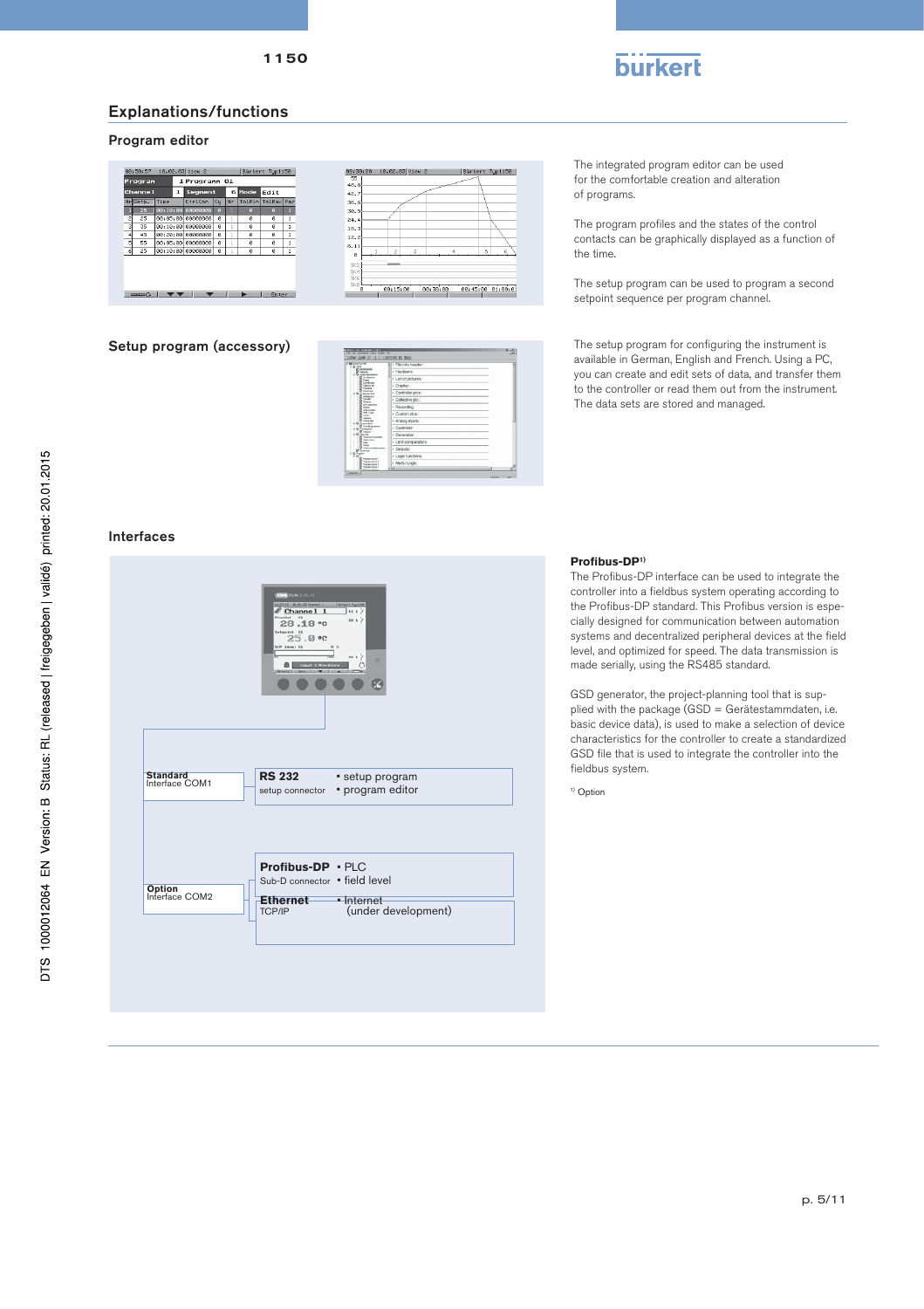

# 1150

## Parameter level

All the parameters and their meanings are included in the table. Some parameters may be omitted or meaningless for a particular type of controller. Two parameter sets can be stored, to handle special applications.

| <b>Parameter</b>       | Value range                                   | <b>Factory setting</b> | <b>Meaning</b>                                                                                                                                                                                                    |
|------------------------|-----------------------------------------------|------------------------|-------------------------------------------------------------------------------------------------------------------------------------------------------------------------------------------------------------------|
| Controller structure   | P, I, PD, PI, PID                             | <b>PID</b>             | Control loop feedback                                                                                                                                                                                             |
| Proportional band      | to 9999 digits<br>$\mathbf{0}$                | 0 digits               | Size of the proportional band<br>0 means that the controller structure is out of action!                                                                                                                          |
| Derivative time        | to 9999 sec<br>0                              | 80 <sub>sec</sub>      | Determines the differential component of the controller output signal                                                                                                                                             |
| Reset time             | to 9999 sec<br>$\Omega$                       | 350 sec                | Determines the integral component of the controller output signal                                                                                                                                                 |
| Cycle time             | to 9999 sec<br>0                              | 20 sec                 | When using a switched output, the cycle time should be chosen so<br>that the energy flow to the process is quasi continuous, i.e. as con-<br>tinuous as is practicable without overloading the switching elements |
| Contact spacing        | $\Omega$<br>to 999 sec                        | 0 digits               | The spacing between the two controller contacts for double-<br>setpoint or modulating controllers, or proportional controllers<br>with an integrated actuator driver                                              |
| Switching differential | to 999 digits<br>0                            | 1 digits               | Hysteresis for switching controllers with proportional band $= 0$                                                                                                                                                 |
| Actuator time          | 5<br>to 3000 sec                              | $60$ sec               | The actually utilized operating time of the regulator valve with<br>modulating controllers or proportional controllers with an integrated<br>actuator driver                                                      |
| Working point          | $-100$<br>to +100%                            | $0\%$                  | The output level for P and PD controllers (if $x = w$ then $y = Y0$ )                                                                                                                                             |
| Output level limiting  | to 100%<br>$\mathbf{0}$<br>$-100$<br>to +100% | 100%<br>$-100%$        | The maximum limit for the output level<br>The minimum limit for the output level                                                                                                                                  |
| Minimum relay ON time  | $0$ to 60 sec                                 | 0 sec                  | Limits the frequency of switching for switched outputs                                                                                                                                                            |

# Electrical isolation

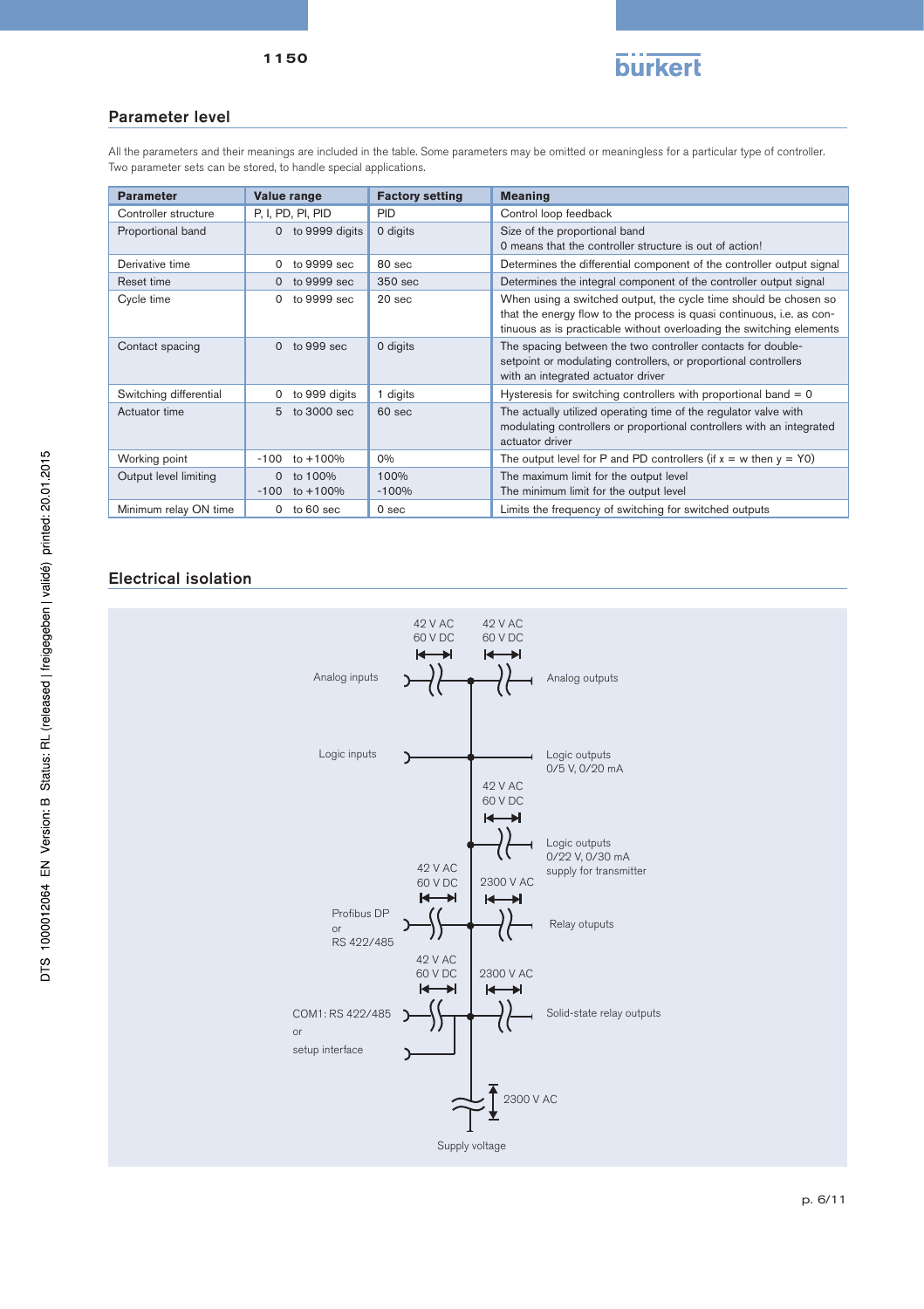

## Technical data

## Thermocouple input

| <b>Designation</b> |           | <b>Measurement range</b> |               |                                       | Measurement accuracy <sup>1)</sup> | Ambient temperature error  |
|--------------------|-----------|--------------------------|---------------|---------------------------------------|------------------------------------|----------------------------|
| Fe-Con "L"         |           | $-200$                   | to            | $+ 900^{\circ}$ C                     | ≤0.25%                             | 100 ppm/ $\rm ^{o}C$       |
| Fe-Con "J"         | EN 60 584 | $-200$                   | to            | $+1200$ °C                            | $\leq 0.25\%$                      | $100$ ppm/ $\textdegree$ C |
| Cu-CuNi "U"        |           | $-200$                   | to            | $+ 600^{\circ}$ C                     | ≤0.25%                             | 100 ppm/ $\rm ^{o}C$       |
| Cu-Con "T"         | EN 60 584 | $-200$                   | to            | $+ 400^{\circ}$ C                     | ≤0.25%                             | $100$ ppm/ $\textdegree$ C |
| NiCr-Ni "K"        | EN 60 584 | $-200$                   | to            | $+1372$ °C                            | ≤0.25%                             | 100 ppm/ $\rm ^{o}C$       |
| NiCr-Con "E"       | EN 60 584 | $-200$                   | to            | $+1000$ °C                            | ≤0.25%                             | 100 ppm/ $\rm ^{o}C$       |
| NiCrSi-NiSi "N"    | EN 60 584 | $-200$                   | to            | $+1300^{\circ}$ C                     | ≤0.25%                             | 100 ppm/ $\rm ^{o}C$       |
| Pt10Rh-Pt "S"      | EN 60 584 | $\mathbf{0}$             | to            | 1768°C                                | ≤0.25%                             | 100 ppm/ $\rm ^{o}C$       |
| Pt13Rh-Pt "R"      | EN 60 584 | $\Omega$                 | to            | 1768°C                                | ≤0.25%                             | 100 ppm/ $\rm ^{o}C$       |
| Pt30Rh-Pt6Rh "B"   | EN 60 584 | $\mathsf{O}$             | $\mathsf{to}$ | 1820°C                                | $\leq 0.25\%$                      | 100 ppm/ $\rm ^{o}C$       |
| W5Re-W26Re "C"     |           | 0                        | to            | $2320^{\circ}$ C                      | ≤0.25%                             | 100 ppm/ $\rm ^{o}C$       |
| W3Re-W25Re "D"     |           | $\Omega$                 | $\mathsf{to}$ | $2495^{\circ}$ C                      | $\leq 0.25\%$                      | 100 ppm/ $\rm ^{o}C$       |
| W3Re-W26Re         |           | 0                        | to            | $2400^{\circ}$ C                      | ≤0.25%                             | 100 ppm/ $\rm ^{o}C$       |
| Cold junction      |           |                          |               | Pt 100 internal, external or constant |                                    |                            |

<sup>1)</sup> With 250 msec sampling time

#### Input for resistance thermometer

|          | <b>Designation</b>           |                   | <b>Connection circuit</b> | Measurement range                                      | Measurement accuracy <sup>1)</sup>                                                                | Ambient temperature error |
|----------|------------------------------|-------------------|---------------------------|--------------------------------------------------------|---------------------------------------------------------------------------------------------------|---------------------------|
| Standard | Pt100                        | EN 60 751         | 2-wire/3-wire             | $-200$ to $+850^{\circ}$ C                             | ≤0.05%                                                                                            | $50$ ppm/ $\textdegree$ C |
|          | Pt 50,500,1000               | EN 60 751         | 2-wire/3-wire             | $-200$ to $+850^{\circ}$ C                             | ≤0.1%                                                                                             | $50$ ppm/ $\textdegree$ C |
|          | Cu50                         |                   | 2-wire/3-wire             | $-50$ to $+200^{\circ}$ C                              | ≤0.1%                                                                                             | $50$ ppm/ $\textdegree$ C |
|          | <b>Ni100</b>                 | <b>DIN 43 760</b> | 2-wire/3-wire             | $-60$ to $+250^{\circ}$ C                              | ≤0.05%                                                                                            | $50$ ppm/ $\textdegree$ C |
|          | KTY11-6                      |                   | 2-wire                    | $-50$ to $+150^{\circ}$ C                              | ≤1.0%                                                                                             | $50$ ppm/ $\textdegree$ C |
|          | PtK9                         |                   | 2-wire                    | Lithium-chloride sensor                                |                                                                                                   |                           |
|          | Sensor lead resistance       |                   |                           | max. 30 $\Omega$ per lead for 2-wire or 3-wire circuit |                                                                                                   |                           |
|          | $250 \mu A$<br>Meas, current |                   |                           |                                                        |                                                                                                   |                           |
|          | Lead compensation            |                   |                           | software by a correction of the process value.         | Not required for 3-wire circuit. With a 2-wire circuit, the lead resistance can be compensated in |                           |

#### Input for standard signals

| <b>Designation</b> | <b>Measurement range</b>                                                                                                                                                                            | Measurement accuracy <sup>1)</sup>                       | Ambient temperature error                                                                                                                          |
|--------------------|-----------------------------------------------------------------------------------------------------------------------------------------------------------------------------------------------------|----------------------------------------------------------|----------------------------------------------------------------------------------------------------------------------------------------------------|
| Voltage            | 10 V<br>0 <sub>to</sub><br>$+10V$<br>$-10$ to<br>$+1$ V<br>$-1$ to<br>$+1V$<br>0 <sub>to</sub><br>$100 \text{ mV}$<br>$0$ to<br>$-100$ to $+100$ mV<br>Input resistance RIN $> 100 \text{ k}\Omega$ | ≤0.05%<br>≤0.05%<br>≤0.05%<br>≤0.05%<br>≤0.05%<br>≤0.05% | 100 ppm/ $\rm ^{o}C$<br>$100$ ppm/ $\textdegree$ C<br>100 ppm/ $\rm ^{o}C$<br>100 ppm/ $\rm ^{o}C$<br>100 ppm/ $\rm ^{o}C$<br>100 ppm/ $\rm ^{o}C$ |
| Current            | 4 to 20 mA, voltage drop $\leq 1$ V<br>0 to 20 mA, voltage drop ≤1 V                                                                                                                                | ≤ 0.1%<br>≤0.1%                                          | 100 ppm/ $\rm ^{o}C$<br>$100$ ppm/ $\textdegree$ C                                                                                                 |
| Heat current       | 0 to 50 $mA$ AC                                                                                                                                                                                     | $\leq 1\%$                                               | 100 ppm/ $\rm ^{o}C$                                                                                                                               |
| Potentiometer      | min. 100 Ω, max. 10 kΩ                                                                                                                                                                              |                                                          |                                                                                                                                                    |

1) With 250 msec sampling time

#### Logic inputs

**Floating contacts**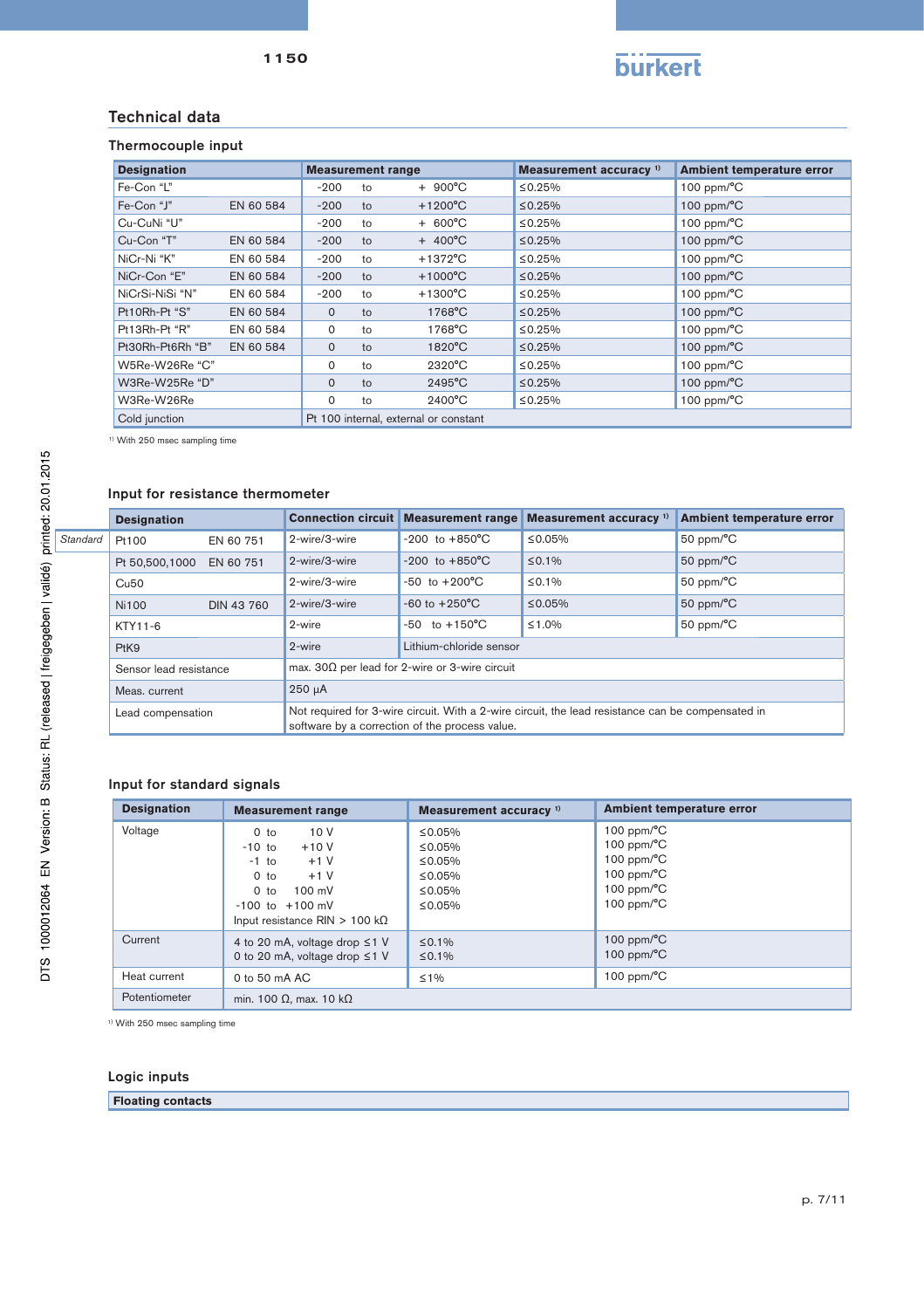

# Technical data

#### Measurement circuit monitoring

In the event of a fault, the outputs move to a defined (configurable) status.

| <b>Sensor</b> |                        | Overrange/underrange | <b>Probe or lead short-circuit</b> | <b>Probe or lead break</b> |
|---------------|------------------------|----------------------|------------------------------------|----------------------------|
| Thermocouple  |                        |                      | $\overline{\phantom{a}}$           |                            |
|               | Resistance thermometer |                      |                                    | $\blacksquare$             |
| Voltage       | 2 to 10V               |                      |                                    |                            |
|               | 0 to 10V               |                      | $\overline{\phantom{a}}$           | $\overline{\phantom{a}}$   |
| Current       | 4 to 20mA              |                      |                                    |                            |
|               | 0 to 20mA              |                      | $\sim$                             | $\overline{\phantom{a}}$   |

 $\bullet$  = recognized  $-$  = not recognized

#### **Outputs**

| Relay<br>contact rating<br>contact life | changeover contact, or 2 x make<br>3A at 250 V AC resistive load<br>150,000 operations at rated load |                                   |       |
|-----------------------------------------|------------------------------------------------------------------------------------------------------|-----------------------------------|-------|
| Logic                                   | $0/5$ V                                                                                              | or                                | 0/22V |
| current limiting                        | 20 mA                                                                                                |                                   | 30 mA |
| Solid-state relay                       |                                                                                                      |                                   |       |
| contact rating                          |                                                                                                      | 1 A at 230 V                      |       |
| protection circuitry                    |                                                                                                      | varistor                          |       |
| <b>Voltage</b>                          |                                                                                                      |                                   |       |
| output signals                          |                                                                                                      | 0 to 10 V / 2 to 10 V             |       |
| load resistance                         |                                                                                                      | $R_{\text{host}} \ge 500 \Omega$  |       |
| <b>Current</b>                          |                                                                                                      |                                   |       |
| output signals                          |                                                                                                      | 0 to 20 mA / 4 to 20 mA           |       |
| load resistance                         |                                                                                                      | $R_{\text{host}} \leq 450 \Omega$ |       |
| Supply voltage for 2-wire transmitter   |                                                                                                      |                                   |       |
| voltage                                 |                                                                                                      | 22 V                              |       |
| current                                 |                                                                                                      | 30 mA                             |       |

# **Controller**

| <b>Controller type</b>       | single-setpoint controller,                                                                                                           | standard |  |
|------------------------------|---------------------------------------------------------------------------------------------------------------------------------------|----------|--|
|                              | double-setpoint controller, modulating controller, proportional controller,<br>proportional controller with integrated actuator drive |          |  |
| <b>Controller structures</b> | P/PD/PI/PID/I                                                                                                                         |          |  |
| A/D converter                | dynamic resolution up to 16 bit                                                                                                       |          |  |
| <b>Sampling time</b>         | 250 msec                                                                                                                              | standard |  |
|                              | 50 msec, 150 msec, 250 msec (configurable)                                                                                            |          |  |

#### Color screen

| <b>Resolution</b>      | 320 x 240 pixels |
|------------------------|------------------|
| Size (screen diagonal) | 5" (12.7 cm)     |
| No. of colours         | 27 colours       |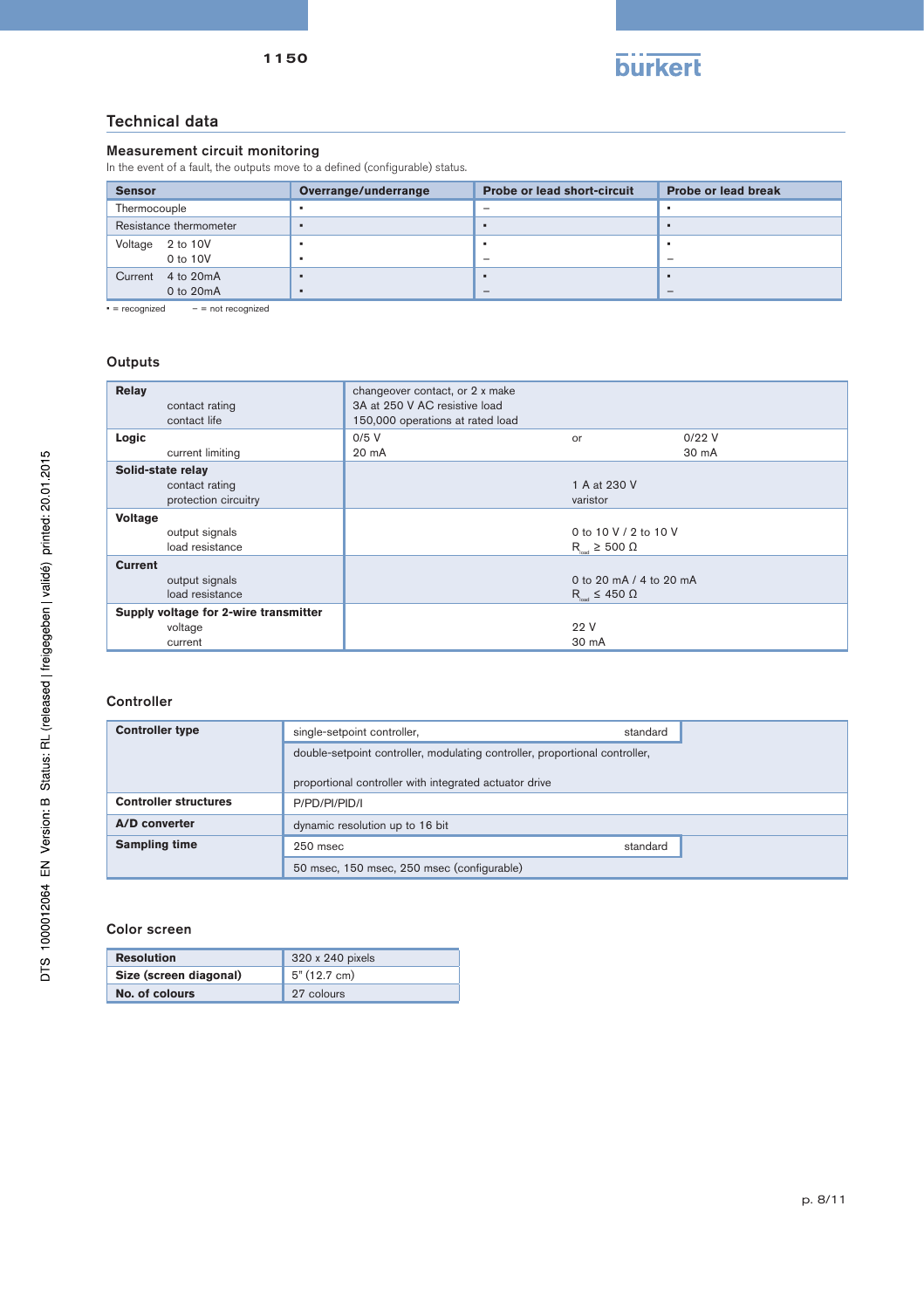

# Technical data

# Electrical data

| <b>Supply voltage</b> (switchmode PSU)                                                 | 110-240 V AC -15/+10% 48-63 Hz                                                                                     | Standard |
|----------------------------------------------------------------------------------------|--------------------------------------------------------------------------------------------------------------------|----------|
| <b>Electrical safety</b>                                                               | to EN 61 010, Part 1<br>overvoltage category III, pollution degree 2                                               |          |
| <b>Power consumption</b>                                                               | max. 30 VA                                                                                                         |          |
| Data backup                                                                            | Flash memory                                                                                                       |          |
| <b>Electrical connection</b>                                                           | at rear, via plug-in screw terminals<br>conductor cross-section max, 2.5 mm2<br>with core ferrules (length: 10 mm) |          |
| <b>Electromagnetic compatibility</b><br>interference emission<br>interference immunity | EN 61 326<br>Class B<br>to industrial requirements                                                                 |          |

## Housing

| <b>Housing type</b>               | housing and rear panel: metal for panel mounting as per ISO 43 700 |  |
|-----------------------------------|--------------------------------------------------------------------|--|
| <b>Front bezel</b>                | plastic to UL94 V0 144 mm x 130 mm                                 |  |
| <b>Mounting depth</b>             | 170 mm                                                             |  |
| <b>Panel cut-out</b>              | $95^{+0.8}$ x $92^{+0.8}$ mm                                       |  |
| Ambient/storage temperature range | $-5$ to 50°C/-40 to $+70$ °C                                       |  |
| <b>Climatic conditions</b>        | rel. humidity ≤75% annual mean, no condensation                    |  |
| <b>Operating position</b>         | horizontal                                                         |  |
| <b>Enclosure protection</b>       | to EN 60 529                                                       |  |
|                                   | front IP 65, rear IP 20                                            |  |
| Weight (fully fitted)             | approx. $1400$ g                                                   |  |
| Membrane keypad                   | polyester film, resistant to normal washing and cleaning agents    |  |

# Interface (COM1)

| Interface type        | PC-interface or RS 422/RS 485 |
|-----------------------|-------------------------------|
| <b>Protocol</b>       | <b>MODbus</b>                 |
| <b>Baud rate</b>      | 9600, 19200, 38400            |
| Device address        | 1-255                         |
| Minimum response time | 0-500 msec                    |

## Interface (COM2)

| <b>Profibus</b>       |        |
|-----------------------|--------|
| <b>Device address</b> | $-128$ |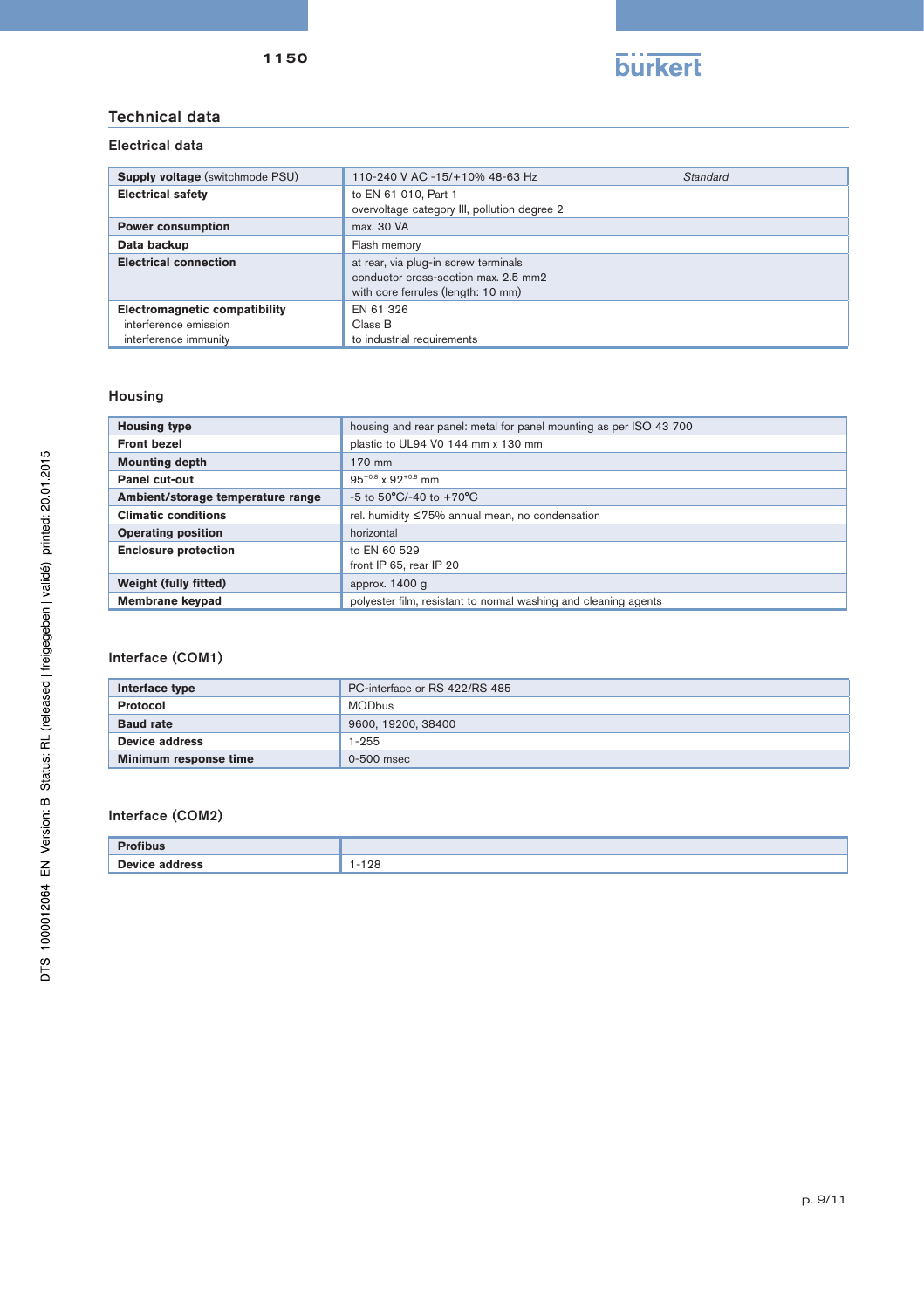

# Connection diagram





#### Supply voltage

| PE  |    |  |
|-----|----|--|
| N   | AC |  |
| l 1 |    |  |

## Interfaces



1150